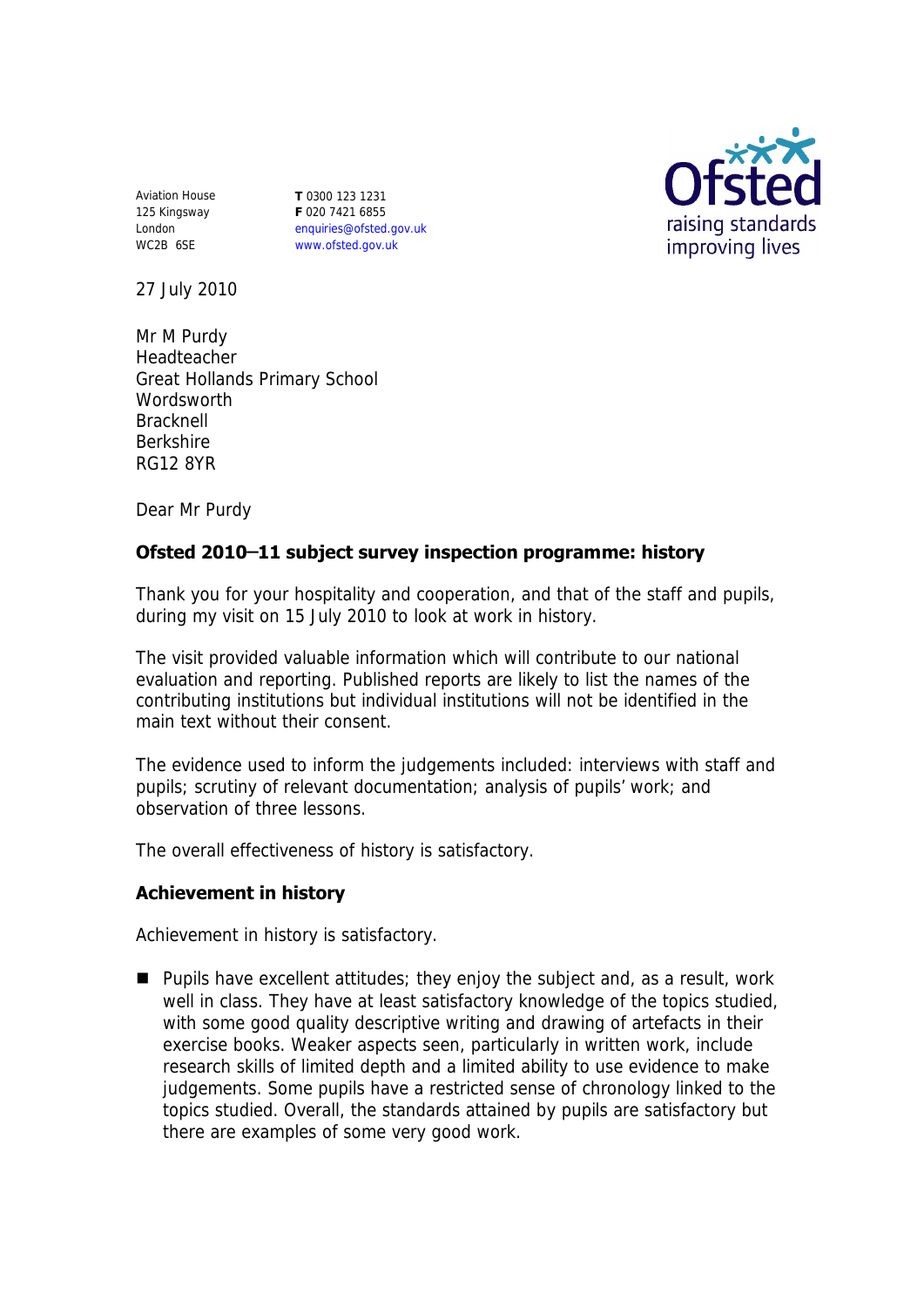■ Pupils' personal development is good. For example, Year 3/4's response to the story of Anne Frank was sensitive and showed understanding. Pupils' selfconfidence develops through opportunities to present their work successfully in front of class.

#### **Quality of teaching in history**

The quality of teaching in history is satisfactory.

- Teachers are highly committed to the subject and are knowledgeable about the topics that they teach. They have very good relationships with pupils and do their best to provide support and encouragement. The small amount of teaching seen during the inspection varied in quality and included some which was outstanding. Teaching assistants are used to varying effect. At times during lessons they played too limited a role in supporting both the pupils and the teachers.
- Although examples of good questioning of pupils were seen, a significant weakness is that there are not enough opportunities for the pupils to pose their own questions, hypothesise and discover the answers. A wide range of resources is available but they are not always adapted sufficiently to meet the needs and abilities of pupils. As a result, the extent to which assessment information is used to inform teaching is uncertain. In lessons, it is not always clear to teachers what pupils have learnt.

# **Quality of the curriculum in history**

The quality of the curriculum in history is satisfactory.

- The current curriculum covers topics such as Guy Fawkes, Roman invaders and the Victorians. Pupils are very positive about the topics covered. The curriculum provides teachers with a clear structure which gives them confidence. Good links are made with other subjects, notably English, drama and art. Pupils very much enjoy the excellent number of trips to historical venues.
- Topics are not taught chronologically, which is a weakness. As indicated earlier, it was clear that pupils were not always confident with chronology. The overall aims of the history curriculum are not entirely clear and important issues, such as the subject's contribution to community cohesion, have not been considered formally. However, the school has started to select topics of more immediate relevance to pupils and their futures; for example, the local study of Bracknell.
- $\blacksquare$  The way that the school has developed the curriculum in the Foundation Stage is good. For example, the study of castles as part of the development